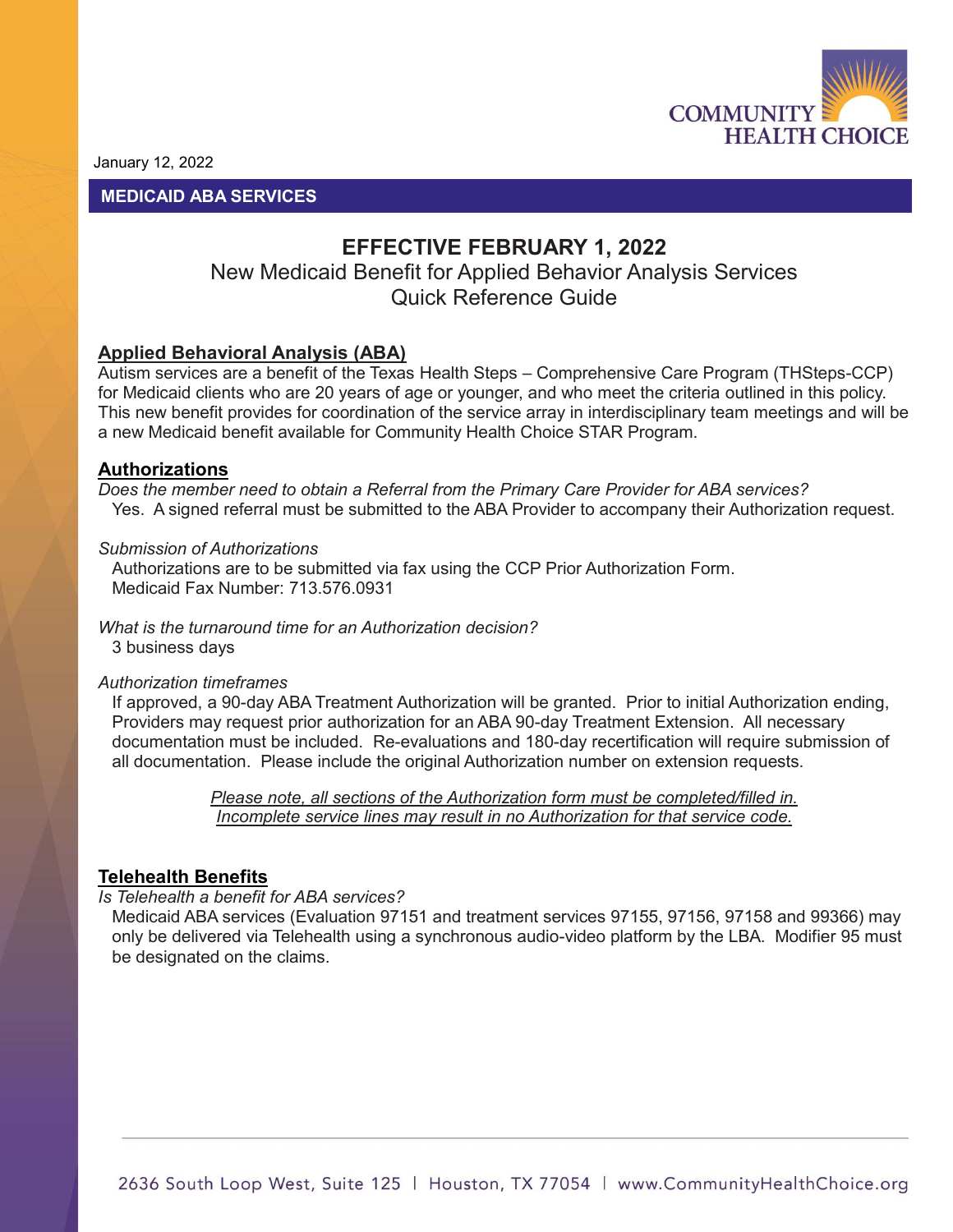## **BILLING REQUIREMENTS**

1 Unit = 15 minutes

## **Medicaid ABA Benefit Procedure Codes and Descriptions**

| <b>Procedure</b><br>Code | <b>Description</b>                                                              | <b>Modifiers</b><br><b>Options</b> | <b>Limitations</b>                                                                                                     | <b>Notes</b>                                               |
|--------------------------|---------------------------------------------------------------------------------|------------------------------------|------------------------------------------------------------------------------------------------------------------------|------------------------------------------------------------|
| 97151                    | <b>ABA Initial</b><br>Evaluation                                                | HO only                            | Limited to 6 hours<br>(24 units) for initial<br>evaluation                                                             | Only Authorized for<br>30-day period                       |
| 97151                    | ABA Re-<br>Evaluation                                                           | HO only                            | Limited to 6 hours<br>(24 units)                                                                                       | Only Authorized for<br>30-day period                       |
| 97153                    | Adaptive Behavior<br>Treatment<br>(Individual)                                  | None required                      | Direct treatment for<br>child/youth.                                                                                   |                                                            |
| 97154                    | Group Adaptive<br>Behavior<br>Treatment                                         | None required                      | Direct treatment for<br>child/youth.                                                                                   |                                                            |
| 97155                    | Adaptive Behavior<br>Treatment<br>(Individual with<br>protocol<br>modification) | HO or HN                           | Direct treatment for<br>child/youth.                                                                                   |                                                            |
| 97156                    | <b>Family Adaptive</b><br>Behavior<br>Treatment<br>Guidance                     | HO or HN                           | Direct treatment for<br>child/youth.                                                                                   |                                                            |
| 97158                    | Adaptive Behavior<br>Treatment (Group<br>with protocol<br>modification)         | HO or HN                           | Direct treatment for<br>child/youth.                                                                                   |                                                            |
| 99366                    | <b>Medical Team</b><br>Conference<br>(Interdisciplinary<br>Team Meeting)        | None required                      | Limited to diagnosis<br>code F840 Autism,<br>must have prior<br>Authorization of ABA<br>evaluation or re<br>evaluation | May be reimbursed<br>for IDT meetings<br>attended by QNPHP |

### **ABA SERVICES MODIFIERS**

| <b>Modifier</b> | <b>Description</b>                  |
|-----------------|-------------------------------------|
| HO              | Licensed Behavior Analyst           |
| <b>HN</b>       | Licensed Assistant Behavior Analyst |
| <b>HM</b>       | <b>Behavior Technician</b>          |
| 95              | Telehealth                          |